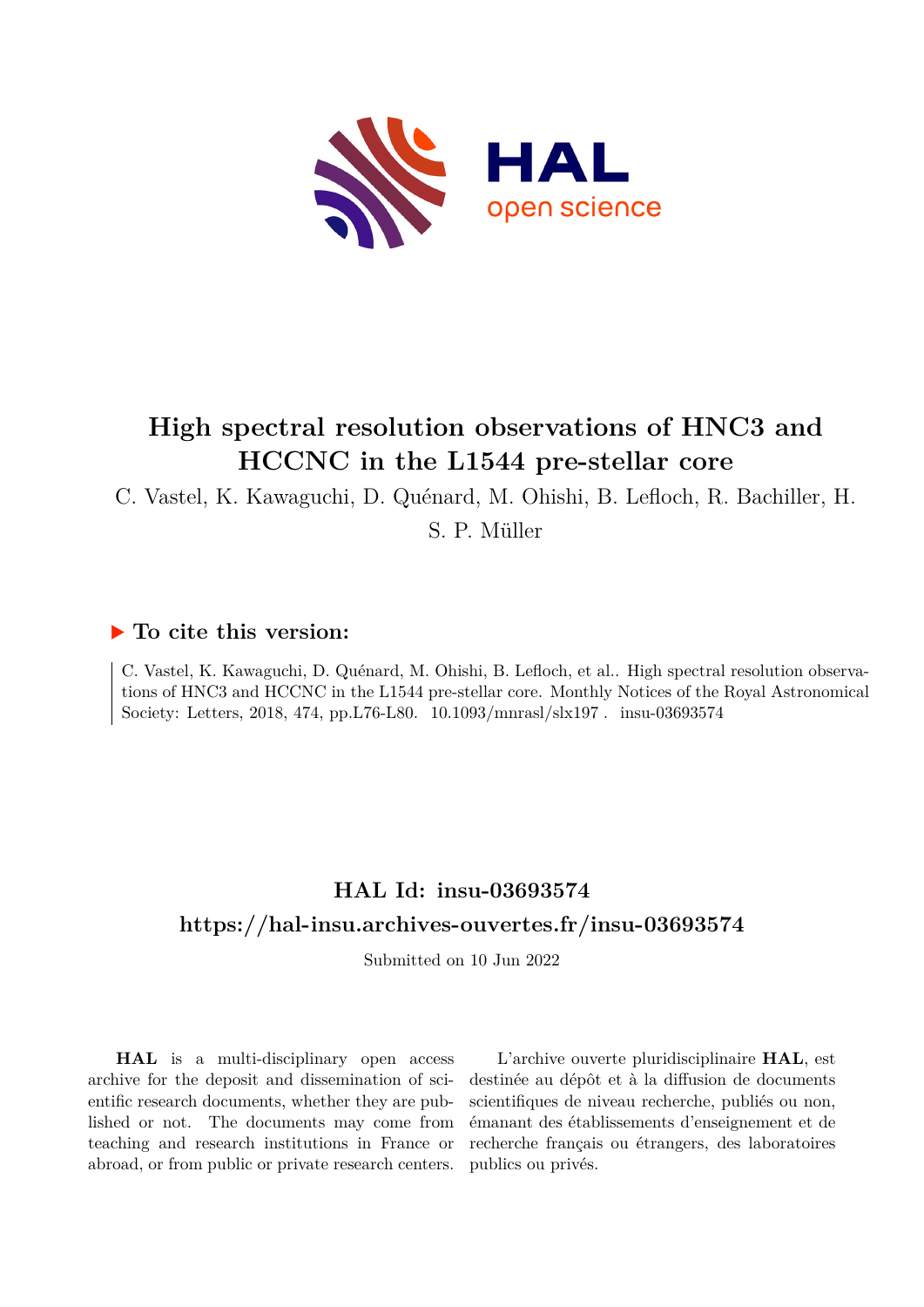## High spectral resolution observations of HNC<sub>3</sub> and HCCNC in the L1544 **pre-stellar core**

### C. Vastel,  $\mathbf{K}$ . Kawaguchi, <sup>2</sup> D. Quénard, <sup>3</sup> M. Ohishi, <sup>4</sup> B. Lefloch, <sup>5</sup> R. Bachiller<sup>6</sup> and H. S. P. Müller<sup>7\*</sup>

<sup>1</sup>*IRAP, Universite de Toulouse, CNRS, UPS, CNES, Toulouse, France ´*

<sup>2</sup>*Graduate School of National Science and Technology, Okayama University, 3-1-1 Tsushima-naka, Okayama 700-8530, Japan*

<sup>3</sup>*School of Physics and Astronomy, Queen Mary University of London, Mile End Road, London E1 4NS, UK*

<sup>4</sup>*Astronomy Data Center, National Astronomical Observatory of Japan, 2-21-1 Osawa, Mitaka, Tokyo 181-8588, Japan*

<sup>5</sup>*Universite de Grenoble Alpes, CNRS, IPAG, F-38000 Grenoble, France ´*

<sup>6</sup>*Observatorio Astronomico Nacional (OAN, IGN), Calle Alfonso XII, 3, E-28014 Madrid, Spain ´*

<sup>7</sup>*I. Physikalisches Institut, Universitat zu K ¨ oln, Z ¨ ulpicher Str. 77, D-50937 K ¨ oln, Germany ¨*

Accepted 2017 November 27. Received 2017 November 21; in original form 2017 October 21

#### **ABSTRACT**

HCCNC and HNC<sub>3</sub> are less commonly found isomers of cyanoacetylene,  $HC_3N$ , a molecule that is widely found in diverse astronomical sources. We want to know if  $HNC<sub>3</sub>$  is present in sources other than the dark cloud TMC-1 and how its abundance is relative to that of related molecules. We used the Astrochemical Studies At IRAM unbiased spectral survey at IRAM 30 m towards the prototypical pre-stellar core  $L1544$  to search for  $HNC<sub>3</sub>$  and  $HCCNC$ which are by-product of the  $HC<sub>3</sub>NH<sup>+</sup>$  recombination, previously detected in this source. We performed a combined analysis of published  $HNC<sub>3</sub>$  microwave rest frequencies with thus far unpublished millimetre data because of issues with available rest frequency predictions. We determined new spectroscopic parameters for  $HNC<sub>3</sub>$ , produced new predictions and detected it towards L1544. We used a gas–grain chemical modelling to predict the abundances of N-species and compare with the observations. The modelled abundances are consistent with the observations, considering a late stage of the evolution of the pre-stellar core. However, the calculated abundance of  $HNC_3$  was found 5–10 times higher than the observed one. The  $HC_3N$ , HNC<sub>3</sub>, and HCCNC versus  $HC_3NH^+$  ratios are compared in the TMC-1 dark cloud and the L1544 pre-stellar core.

**Key words:** astrochemistry – line: identification – ISM: abundances – ISM: individual objects: L1544 – ISM: molecules.

#### **1 INTRODUCTION**

Given their powerful diagnostic ability, several unbiased spectral surveys have been obtained in the past few years in the millimetre and submillimetre bands accessible from the ground obtained in the direction of star-forming regions (e.g. Herbst 2009). By far the most targeted sources are hot cores, the regions of high-mass protostars formation, where the dust temperature exceeds the sublimation temperature of the water–ice grain mantles, ∼100 K. So far, unbiased spectral surveys of low-mass solar type objects on a wide frequency range have been carried out in IRAS 16293−2422 (Blake et al. 1994; Caux et al. 2011; Jørgensen et al. 2016). The increased capabilities of the IRAM 30 m telescope make access to

- E-mail: [charlotte.vastel@irap.omp.eu](mailto:charlotte.vastel@irap.omp.eu) (CV); [hspm@ph1.uni-koeln.de](mailto:hspm@ph1.uni-koeln.de) (HSPM)

a new level in the investigation of molecular complexity in starforming regions with the ASAI (Astrochemical Studies At IRAM) Large programme (see Lefloch et al., submitted to MNRAS, for a review) in the millimetre regime (project number 012-12). One of the targeted sources is the prototypical pre-stellar core, L1544, located in the Taurus molecular cloud complex (d ∼140 pc). This source is characterized by a high central density ( $\geq 10^6$  cm<sup>-3</sup>), a low temperature ( $\leq 10$  K), a high CO depletion, and a large degree of molecular deuteration (Crapsi et al. 2005; Vastel et al. 2006; Spezzano et al. 2013). The study of the many tracers detected in this source led to the reconstruction of its physical and dynamical structure (Keto, Rawlings & Caselli 2014). This core is also famous for being the first pre-stellar core where water has been detected (Caselli et al. 2012) and its line profile, characteristic of gravitational contraction, is confirming that L1544 is on the verge of the collapse. The ASAI high spectral resolution and high sensitivity (average rms of ∼4 mK in a 50 kHz frequency bin) led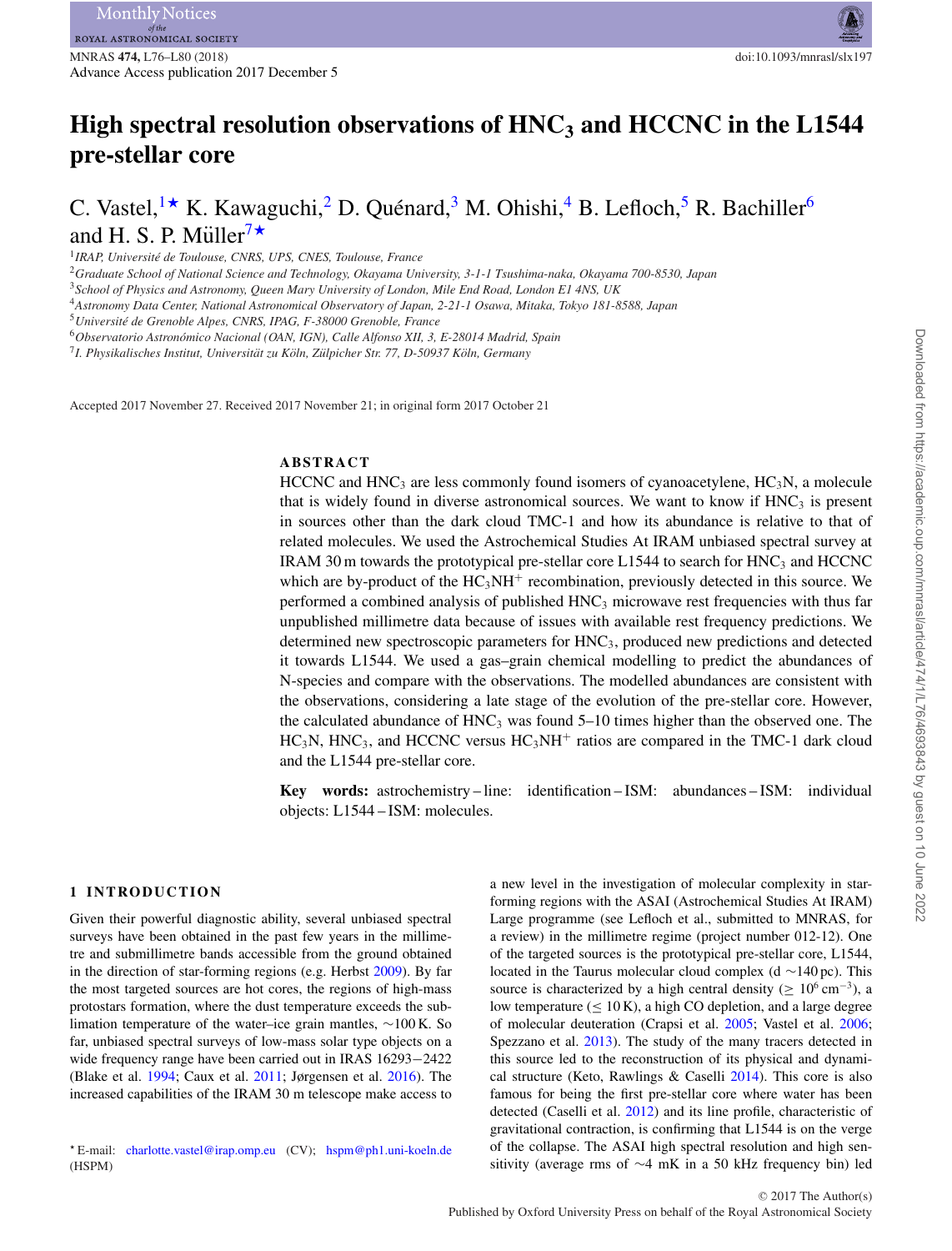to many discoveries. For example, we have been able to obtain a full census of oxygen-bearing iCOMs (interstellar complex organic molecules), and it was found that a non-thermal desorption mechanism is possibly responsible for the observed emission of methanol and COMs from the same external layer (Vastel et al. 2014). The detection of the cyanomethyl radical  $(CH_2CN)$  for the first time in a pre-stellar core was reported by Vastel et al. (2015b), who were able to identify resolved hyperfine transitions of the *ortho* and *para* forms from the calculated frequencies. Finally, protonated cyanides, such as  $HCNH^+$  and  $HC_3NH^+$ , have also been detected for the first time in a pre-stellar core (Quénard et al.  $2017$ ). The high spectral resolution of the observations allows to resolve the hyperfine structure of  $HCNH^+$ . The study of some nitrogen species linked to their production (HCN, HNC,  $HC_3N$ ) coupled with a gas–grain chemical modelling shows that the emission of these ions originates in the external layer where non-thermal desorption of other species was previously observed.

In this study, we report on the detection of the  $HNC<sub>3</sub>$  species for the first time in a pre-stellar core using the ASAI IRAM-30 m spectral survey. We also report the detection of four transitions of HCCNC, one of them being already detected in the same source by Jiménez-Serra et al. (2016). The first astronomical detections of HCCNC and  $HNC_3$  were reported by Kawaguchi et al. (1992a) and Kawaguchi et al. (1992b), respectively, towards a cold, dark molecular cloud, TMC-1. These molecules are linked to the chemistry of HC3NH+, previously detected in the ASAI observations. The observed line frequencies associated with  $HNC<sub>3</sub>$  were slightly off (∼0.2 MHz) compared to the theoretical prediction given by the JPL catalogue (Pickett et al. 1998). We present in this letter the analysis of HNC3 published microwave frequencies with millimetre data, up to 300 GHz.

#### **2 LABORATORY SPECTROSCOPIC CONSIDERATIONS**

Rest frequency predictions for the linear isocyanoacetylene (HCCNC) molecule were taken from the JPL catalogue. The entry is based on Fourier transform microwave (FTMW) and millimetrewave (mmW) measurements (Krüger et al. 1991; Guarnieri et al.  $1992$ ), the dipole moment was determined by Krüger, Stahl & Dreizler (1993).

Iminopropadienylidene (HNC3) is a quasi-linear molecule, i.e. an asymmetric top rotor with a low barrier to linearity (Botschwina 2003) such that rotational levels with  $K_a \geq 1$  will be difficult to be observed in the laboratory, even less so in the interstellar medium. The initial predictions for  $HNC<sub>3</sub>$  were also taken from the JPL catalogue. The entry was based on FTMW data (Hirahara, Ohshima & Endo 1993) and additional frequencies from the radio astronomical observations (Kawaguchi et al. 1992b). We were able to tentatively assign emission lines for this species in our L1544 ASAI spectral survey. However, the predictions deviated significantly (between about 170 and 280 kHz) from our observed lines because the data employed for the initial predictions extended only to 47 GHz. Kawaguchi et al. (1992b) mentioned millimeter wave laboratory measurements of  $HNC<sub>3</sub>$  and published resulting spectroscopic parameters, but not the rest frequencies with their uncertainties. In this study, we combine FTMW data (Hirahara et al.  $1993$ ) displaying <sup>14</sup>N hyperfine structure (HFS) splitting with the mmW laboratory data without HFS splitting to obtain improved spectroscopic parameters; one poorly fitting weak FTMW transition frequency was omitted. The resulting parameters are shown in Table 1. Table A1 (online supplementary material) summarized ex-

**Table 1.** Spectroscopic parameters (MHz) of iminopropadienylidene (HNC<sub>3</sub>). Numbers in parentheses are one standard deviation in units of the least significant digits.

| Parameter       | Value           |  |  |
|-----------------|-----------------|--|--|
| R               | 4668.33576 (39) |  |  |
| $D \times 10^6$ | 618.57 (28)     |  |  |
| eOa             | 1.0875(64)      |  |  |



Figure 1. Three detected transitions of HNC<sub>3</sub> towards L1544. The vertical line shows a  $V_{LSR} = 7.2 \text{ km s}^{-1}$ .

perimental lines with uncertainties and residuals between measured rest-frequency and that calculated from the final spectroscopic parameters along with predictions up to 50 GHz under consideration of HFS splitting. Table A2 presents the corresponding data without HFS splitting up to 300 GHz. A dipole moment of 5.665 D was calculated by Botschwina et al. (1992). The predictions and associated files will be available in the CDMS (Endres et al. 2016).

#### **3 OBSERVATIONS AND RESULTS**

All the information concerning the observations performed at the IRAM 30 m can be found in Vastel et al. (2014) and Quénard et al. (2017). Table 2 reports the spectroscopic parameters and the properties of the detected lines, obtained by a Gaussian fitting function. For the line identification, we used the  $\text{cassis}^1$  software (Vastel et al.  $2015a$ ). We present in Fig. 1 the three  $HNC<sub>3</sub>$  transitions and in Fig. 2 the four HCCNC transitions, detected in the ASAI spectral survey. Note that the 10–9 HCCNC transition has also been detected by Jiménez-Serra et al.  $(2016)$ . Both species, as well as  $HC<sub>3</sub>N$  already presented in Quénard et al. (2017), are produced through the  $HC<sub>3</sub>NH<sup>+</sup>$  recombination reaction. This ion has previously been detected in L1544 by Quénard et al. (2017). Local thermodynamic equilibrium (LTE) analysis of  $HC<sub>3</sub>NH<sup>+</sup>$  leads to a derived column density of (1–2) × 10<sup>11</sup> cm<sup>-2</sup>. In the case of HC<sub>3</sub>N, a non-LTE analysis leads to the computation of a column density of  $(1.6-2.4) \times 10^{13}$  cm<sup>-2</sup>.

<sup>1</sup> <http://cassis.irap.omp.eu>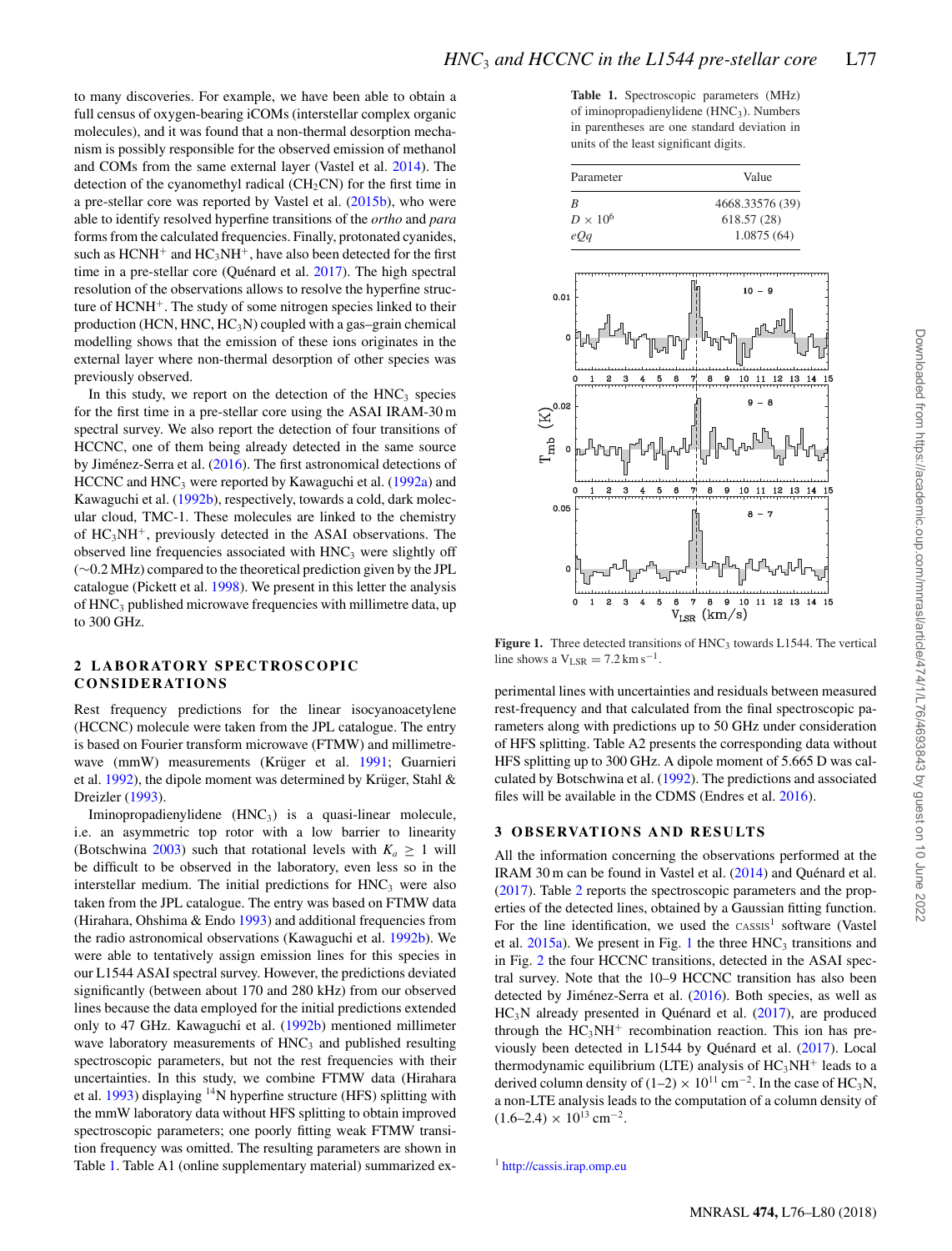| <b>Table 2.</b> Properties of the observed HNC <sub>3</sub> and HCCNC ( $E_{up} \le 30$ K, $A_{ul} \ge 5 \times 10^{-6}$ s <sup>-1</sup> ) lines. Note that the errors in the integrated |  |  |
|------------------------------------------------------------------------------------------------------------------------------------------------------------------------------------------|--|--|
| intensities include the statistical uncertainties from the Gaussian fits of the lines. The rms has been computed over 20 km s <sup>-1</sup> .                                            |  |  |

|                             |                         |                 | HNC <sub>3</sub>               |                              |                                          |             |
|-----------------------------|-------------------------|-----------------|--------------------------------|------------------------------|------------------------------------------|-------------|
| Transitions<br>$(J' - J'')$ | Rest frequency<br>(MHz) | $E_{up}$<br>(K) | A <sub>ul</sub><br>$(s^{-1})$  | <b>FWHM</b><br>$(km s^{-1})$ | $T_{mb}dV$<br>$(mK \, \text{km s}^{-1})$ | rms<br>(mK) |
| $8 - 7$                     | 74 692.1053             | 16.13           | 7.32 $\times$ 10 <sup>-5</sup> | $0.57 \pm 0.05$              | $31.8 \pm 5.6$                           | 4.8         |
| $9 - 8$                     | 84 028,2399             | 20.16           | $1.05 \times 10^{-4}$          | $0.34 \pm 0.08$              | $9.5 + 4$                                | 4.5         |
| $10 - 9$                    | 93 364,2409             | 24.64           | $1.45 \times 10^{-4}$          | $0.51 \pm 0.07$              | $7.6 \pm 2$                              | 2.7         |
|                             |                         |                 | <b>HCCNC</b>                   |                              |                                          |             |
| $8 - 7$                     | 79 484, 1277            | 17.17           | $2.36 \times 10^{-5}$          | $0.41 \pm 0.01$              | $73.4 \pm 2.3$                           | 4.3         |
| $9 - 8$                     | 89419.2601              | 21.46           | $3.34 \times 10^{-5}$          | $0.37 \pm 0.04$              | $44.0 \pm 9.1$                           | 2.7         |
| $10 - 9$                    | 99 354 2570             | 26.23           | $4.62 \times 10^{-5}$          | $0.44 \pm 0.03$              | $29.2 + 4.1$                             | 2.5         |
| $11 - 10$                   | 109 289.1036            | 31.47           | $6.19 \times 10^{-5}$          | $0.45 \pm 0.07$              | $11.7 \pm 3.5$                           | 3.8         |



**Figure 2.** Four detected transitions of HCCNC towards L1544. The vertical line shows a  $V_{LSR} = 7.2 \text{ km s}^{-1}$ .

The vertical dashed line in Fig. 2 represents the velocity in the Local Standard of Rest (V<sub>LSR</sub>) of 7.2 km s<sup>-1</sup> for the HCCNC species showing a good match (within 0.1 km s<sup>-1</sup>) between the observed frequencies and the calculated frequencies quoted by the JPL archive data base (Pickett et al.  $1998$ ). However, the HNC<sub>3</sub> fitted frequencies from the JPL data base cannot be reproduced with the L1544  $V_{LSR}$ , with an observed shift of about  $1 \text{ km s}^{-1}$ . We therefore use the frequencies as computed in Section 2 (see Table A2). In the absence of collisional coefficients for  $HNC<sub>3</sub>$  and  $HCCNC$ , LTE analysis has been performed using CASSIS, assuming no beam dilution. Note that LTE and non-LTE analysis for  $HC<sub>3</sub>N$  led to similar results and we can only assume it will be the same for  $HNC<sub>3</sub>$  and  $HCCNC$ . The best LTE fit is obtained for a low excitation temperature of (6–8) K with column densities of (0.75–2) ×  $10^{11}$  cm<sup>-2</sup> for HNC<sub>3</sub> and  $(0.85-2.2) \times 10^{12}$  cm<sup>-2</sup> for HCCNC. Jiménez-Serra et al. (2016) estimated an observed column density of (0.3–3.0) ×  $10^{12}$  cm<sup>-2</sup> in a (5–10) K range using only one transition. In any case, the observed HCCNC column density is  $\sim 10$  times higher than HNC<sub>3</sub>.

#### **4 CHEMICAL MODELLING**

Using a gas–grain chemical code (NAUTILUS, described in Ruaud, Wakelam & Hersant  $2016$ ), Quénard et al. (2017) calculated the predicted abundance using a two-step model by varying the initial gas densities of the initial phase. The resulting abundances have been compared to the observed column densities and models with an age  $> 10^5$  yrs give a satisfactory agreement to the observations. The same modelling shows that  $HC_3NH^+$ , as well as  $HC_3N$ and  $HNC<sub>3</sub>$ , is emitted mostly in an external layer at about  $10<sup>4</sup>$  au from the centre, with a temperature of about 10 K and a density of  $\sim 10^4 \text{ cm}^{-3}$ . When HC<sub>3</sub>NH<sup>+</sup> recombines with an electron, the neutralized  $HC<sub>3</sub>NH$  molecule has a substantial internal energy, leading to the breaking of chemical bonds.  $HC_3N$ ,  $HNC_3$ , and  $HCCNC$ are all products of the  $HC_3NH^+$  dissociative recombination (DR) reaction:

 $HC<sub>3</sub>NH<sup>+</sup> + e<sup>-</sup> \longrightarrow HC<sub>3</sub>N + H$  (1)

$$
\longrightarrow \text{HNC}_3 + \text{H} \tag{2}
$$

$$
\longrightarrow \text{HCCNC} + \text{H} \tag{3}
$$

$$
\longrightarrow \text{HCNCC} + \text{H} \tag{4}
$$

$$
\longrightarrow \text{HCN} + \text{C}_2\text{H} \tag{5}
$$

$$
\longrightarrow \text{HNC} + \text{C}_2\text{H}.\tag{6}
$$

Reactions (5) and (6) are not the main routes for the production of HCN and HNC, which are also products of the DR of HCNH+. Also, the DR of  $HC_3NH^+$  is not the main route for the production of  $HC_3N$ . In their theoretical analysis, Osamura et al. (1999) have chosen equal branching fractions for reactions (1) and (2) that are five times greater than those for the products in reactions (3) and (4). They also concluded that a variation from 3 to 9 (instead of 5) do not have a major effect on the calculated abundances of the metastable isomers of  $HC<sub>3</sub>N$ . The branching ratio for the DR of  $DC_3ND^+$  has been estimated using the heavy ion storage ring CRYRING in Stockholm, Sweden (Vigren et al. 2012) which would, in analogy with  $HC_3NH^+$ , lead to the following branching fractions: 22 per cent, 22 per cent, 4 per cent, 4 per cent, 24 per cent, and 24 per cent for reactions  $(1)$ ,  $(2)$ ,  $(3)$ ,  $(4)$ ,  $(5)$  and  $(6)$ , respectively. The thermal rate coefficients for the DR of the  $DC_3ND^+$  have been measured by Geppert et al. (2004):  $1.5 \times 10^{-6}$ (T/300)<sup>-0.58</sup> cm<sup>3</sup> s<sup>-1</sup>. We used the KIDA data base [\(http://kida.obs.u-bordeaux1.fr/\)](http://kida.obs.u-bordeaux1.fr/) and modified the  $HC<sub>3</sub>NH<sup>+</sup>$  dissociative reaction rate according to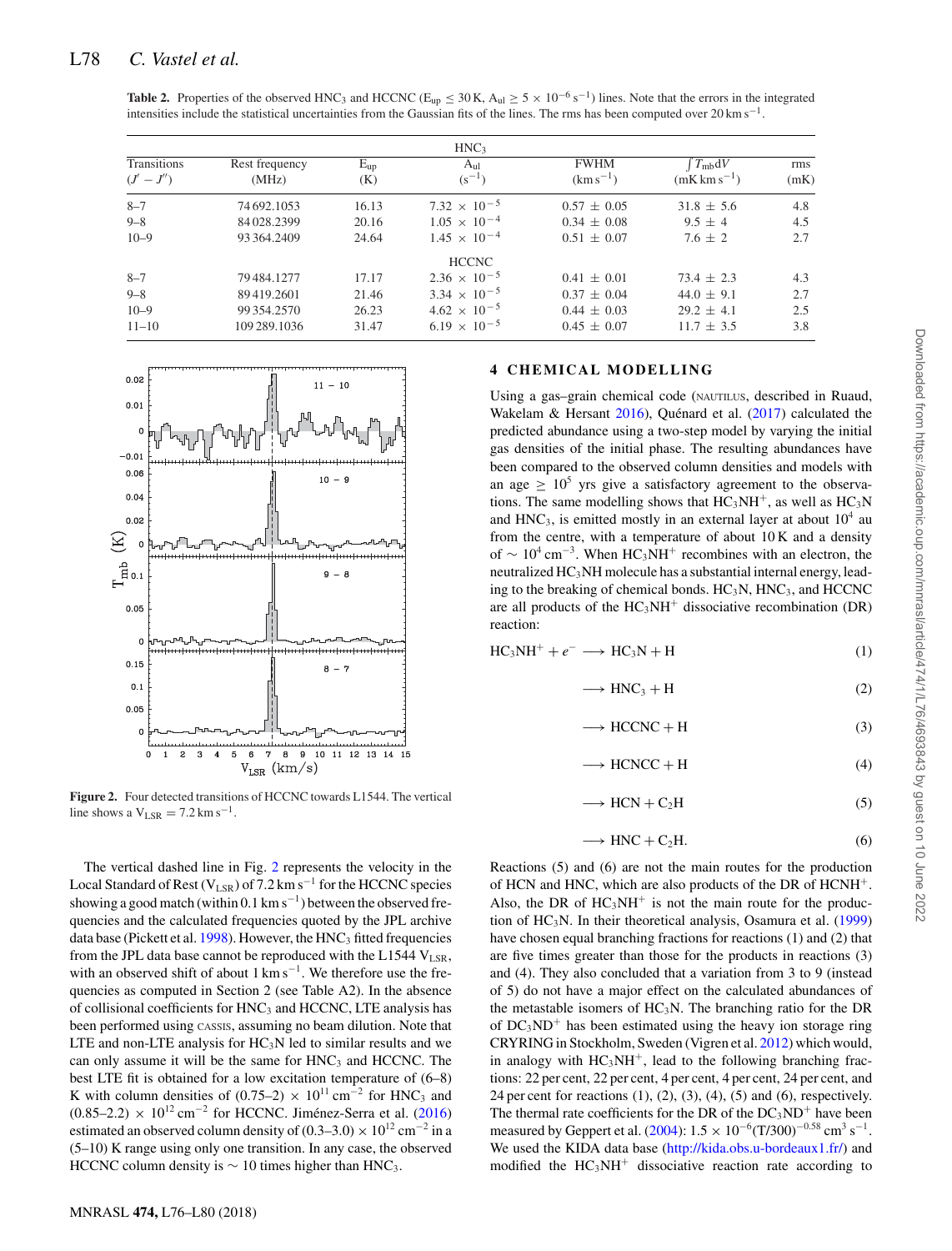

**Figure 3.** Column densities for HC<sub>3</sub>N, HNC<sub>3</sub>, and HCCNC as a function of the age of the phase 2 for different initial gas densities of the ambient cloud phase:  $10^2 \text{ cm}^{-3}$  (full line),  $3 \times 10^3 \text{ cm}^{-3}$  (dashed line), and  $2 \times 10^4 \text{ cm}^{-3}$  (dash–dotted line). The area of confidence of the observed column densities for these species is also shown. Grey areas show the timespan area of confidence of each model based on the observed HCNH<sup>+</sup>. These areas are labelled solutions 1, 2, and 3 (Quénard et al. 2017). Left-hand panel: model EA1 of initial atomic abundances ('low-metal abundances'). Right-hand panel: model EA2 of initial atomic abundances ('high-metal abundances'). All the information on the modelling can be found in Quénard et al. (2017).

Geppert et al. (2004), using the branching ratio following Vigren et al. (2012).

Fig. B1 (online supplementary material) shows the results of the chemical modelling for the HCNH<sup>+</sup> and  $HC<sub>3</sub>NH<sup>+</sup>$  ions using the modified network described above as was performed in Quénard et al.  $(2017)$ . The model is divided into two phases. The first phase corresponds to the evolution of the chemistry in a diffuse or molecular cloud (hereafter ambient cloud) and depends on the assumed initial H density. The chemical composition then evolves for  $10<sup>6</sup>$  yrs. The abundances from this first step are then used as initial abundances for the second step where we consider the physical structure of the L1544 pre-stellar core (Keto et al. 2014). The  $HCNH<sup>+</sup>$  and  $HC<sub>3</sub>NH<sup>+</sup>$  species are emitted from the outer layer when non-thermal desorption of other species was previously observed (Vastel et al. 2014). Solutions 1, 2, and 3 (grey box in Fig. B1) represent the best comparison with the observation for the HCNH<sup>+</sup> ion (see tables 2–4 from Quénard et al.  $2017$ ). The present modelling shows that the  $HC<sub>3</sub>NH<sup>+</sup>$  observations are better reproduced with the new recombination rate, compared to Quénard et al. (2017), by a factor of  $\sim$  10. We also present in Fig. 3 the comparison between the modelling and the observed column densities of HCCNC,  $HC_3N$ , and  $HNC_3$ . The HCCNC modelling is compatible with solution 1 which represents the low-metal initial abundances while  $HNC<sub>3</sub>$  is higher by a factor 5–10 compared to the observations. This solution has already been obtained for  $HC_3NH^+$ ,  $HC<sub>3</sub>N$  as well as other nitrogen species which have already been published by Quénard et al.  $(2017)$ . We want to emphasize that, in the present network, the production of  $HNC<sub>3</sub>$  is dominated by the  $HC_3NH^+$  DR while the production of  $HC_3N$  is dominated by the following reactions:  $C_2H_2 + CN$  and  $CH_2CCH + N$ . The network seems to overproduce  $HNC<sub>3</sub>$  compared to the observations. We present in Fig. B2 the comparison for the  $HNC<sub>3</sub>$  species between the chemical modelling presented in Quénard et al.  $(2017)$ and the present modified network. The destruction pathway for  $HNC<sub>3</sub>$  is dominated by the electron recombination for which the rate is only estimated following the experimental dissociative attachment of  $HNO<sub>3</sub>$  (Adams et al. 1986; Harada & Herbst 2008). Note also that the branching ratios for reactions (1)–(6) are highly uncertain, so a variation could have an impact on the chemical modelling of the aforementioned species. Note also that the HNC<sub>3</sub>,

**Table 3.** Comparison of the observed column densities (in cm−2) between the TMC-1 dark cloud and the L1544 pre-stellar core.

|                   | TMC-1                                                                                 | L <sub>1544</sub>                                              |
|-------------------|---------------------------------------------------------------------------------------|----------------------------------------------------------------|
| HC <sub>3</sub> N | $(1.6 \pm 0.1) \times 10^{14}$<br>Takano et al. (1998)                                | $(1.6-2.4) \times 10^{13}$<br>Ouénard et al. (2017)            |
| HNC <sub>3</sub>  | $(3.8 \pm 0.6) \times 10^{11}$                                                        | $(0.75-2) \times 10^{11}$                                      |
| <b>HCCNC</b>      | Kawaguchi et al. (1992a)<br>$(2.9 \pm 0.2) \times 10^{12}$                            | This letter<br>$(0.85-2.2) \times 10^{12}$                     |
| $HC3NH+$          | Kawaguchi et al. (1992b)<br>$(1.0 \pm 0.2) \times 10^{12}$<br>Kawaguchi et al. (1994) | This letter<br>$(1-2) \times 10^{11}$<br>Ouénard et al. (2017) |

 $HC<sub>3</sub>N$ , and HCCNC molecules may be produced from the linear HCCNCH<sup>+</sup> ion for which we have no spectroscopic information so far.

#### **5 COMPARISON WITH THE TMC-1 DARK CLOUD**

 $HC<sub>3</sub>NH<sup>+</sup>$  (two transitions), HNC<sub>3</sub> (three transitions), and HCCNC (three transitions) have been detected for the first time in the cold starless cloud TMC-1 [position of maximum cyanopolyyne emission:  $\alpha(2000) = 04^h 41^m 42.47$ ,  $\delta(2000) = +25^o 41' 27'$ . I using the Nobeyama 45 m telescope (Kawaguchi et al. 1992a,b, 1994). Table 3 shows the comparison between the TMC-1 dark cloud and the L1544 pre-stellar core for the observations of these related species. The TMC-1 dark cloud is at an earlier stage than the L1544 pre-stellar core which is believed to be on the verge of collapse. It is important to note that, for TMC-1, the reported derived excitation temperatures for  $HC_3NH^+$ ,  $HNC_3$ , and HCCNC are (6.5  $\pm$  0.1) K,  $(5.0 \pm 0.7)$  K, and  $(6.4 \pm 0.6)$  K, respectively, at the lower end of the (6–8) K temperature range that we derived from the L1544 observations. The detection of the HC3N species has been reported for the first time in TMC-1 by Suzuki et al. (1992), who reported the column density to be  $1.71 \times 10^{14}$  cm<sup>-2</sup> using the *J* = 5–4 transition with the NRO 45 m telescope, if the excitation temperature is 6.5 K. Takano et al. (1998) then reported the analysis of the  $J = 2-1, 4-3, 5-4,$  and 10-9 transitions of HC<sub>3</sub>N at the 45 m Nobeyama telescope and derived a rotational temperature of